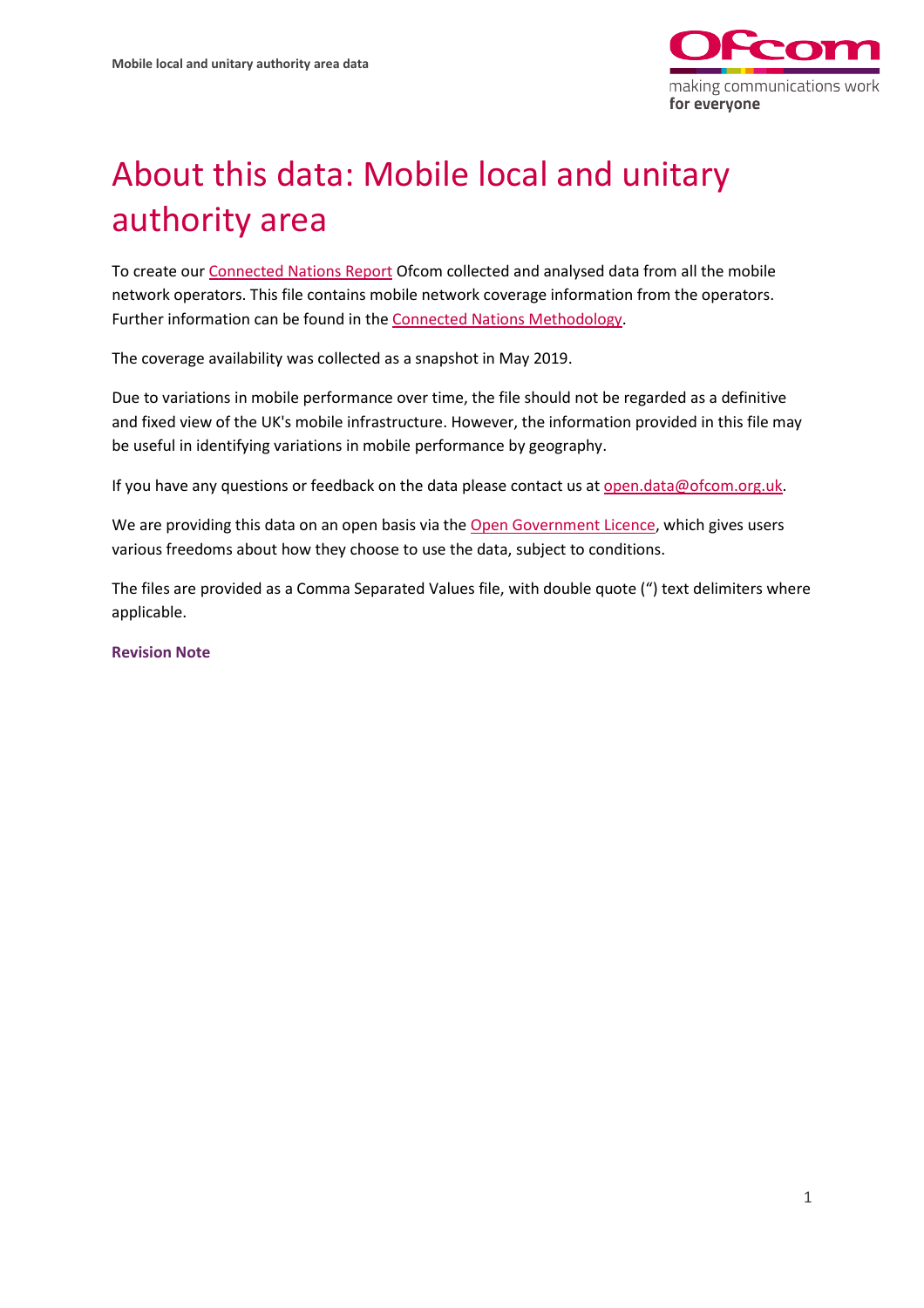

## **Coverage availability**

File name: 201905\_mobile\_laua\_r01.csv

Total records in file: 1 header row, 391 data rows

File size on disk: 232 KB (237,568 bytes)

## **Column headers and what they represent**

| <b>Field</b>  | Label                                                      | <b>Note</b>              |
|---------------|------------------------------------------------------------|--------------------------|
| laua          | Lower tier authority                                       | Local and Unitary        |
|               |                                                            | Authority Codes, such as |
|               |                                                            | E07000114                |
| laua_name     | Lower tier authority name                                  | Local and Unitary        |
|               |                                                            | <b>Authority Names</b>   |
| 2G_prem_out_0 | 2G services, premises (outdoor): no reliable<br>signal (%) | Threshold:-81dBm         |
|               |                                                            |                          |
| 2G_prem_out_1 | 2G services, premises (outdoor): signal from               | Threshold:-81dBm         |
|               | 1 operator (%)                                             |                          |
| 2G_prem_out_2 | 2G services, premises (outdoor): signal from               | Threshold:-81dBm         |
|               | 2 operators (%)                                            |                          |
| 2G_prem_out_3 | 2G services, premises (outdoor): signal from               | Threshold:-81dBm         |
|               | all operators (%)                                          |                          |
| 2G_prem_in_0  | 2G services, premises (indoor): no reliable                | Threshold:-71dBm         |
|               | signal (%)                                                 |                          |
| 2G_prem_in_1  | 2G services, premises (indoor): signal from 1              | Threshold:-71dBm         |
|               | operator (%)                                               |                          |
| 2G_prem_in_2  | 2G services, premises (indoor): signal from 2              | Threshold:-71dBm         |
|               | operators (%)                                              |                          |
| 2G_prem_in_3  | 2G services, premises (indoor): signal from                | Threshold:-71dBm         |
|               | all operators (%)                                          |                          |
| 2G_geo_out_0  | 2G services, geographic (outdoor): no                      | Threshold:-81dBm         |
|               | reliable signal (%)                                        |                          |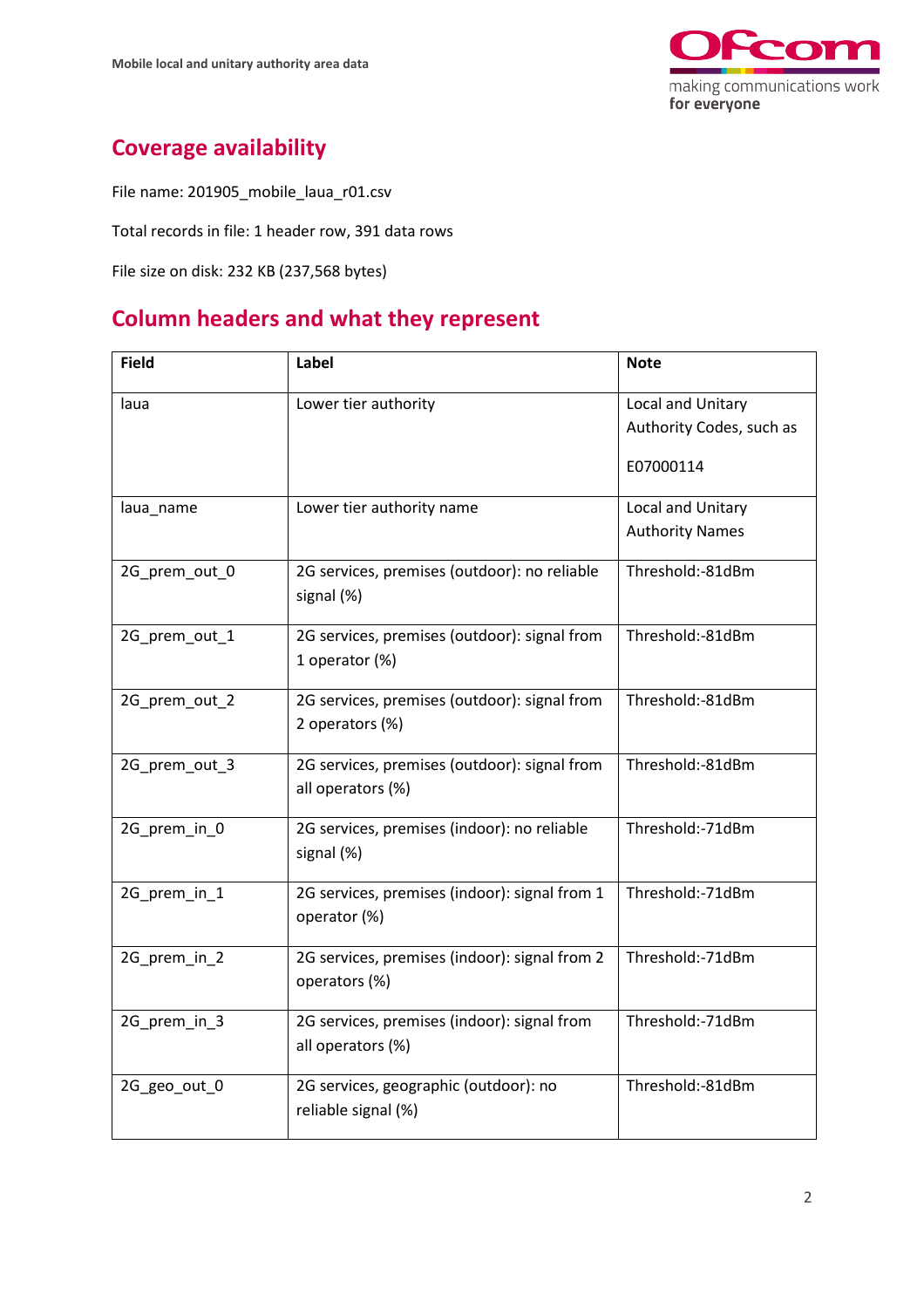

| 2G geo out 1  | 2G services, geographic (outdoor): signal<br>from 1 operator (%)                      | Threshold:-81dBm  |  |
|---------------|---------------------------------------------------------------------------------------|-------------------|--|
| 2G geo out 2  | Threshold:-81dBm<br>2G services, geographic (outdoor): signal<br>from 2 operators (%) |                   |  |
| 2G_geo_out_3  | 2G services, geographic (outdoor): signal<br>from all operators (%)                   | Threshold:-81dBm  |  |
| 2G_abrd_in_0  | 2G services, roads: no reliable signal (%)                                            | Threshold:-71dBm  |  |
| 2G_abrd_in_1  | 2G services, roads: signal from 1 operator<br>(%)                                     | Threshold:-71dBm  |  |
| 2G_abrd_in_2  | 2G services, roads: signal from 2 operators<br>(%)                                    | Threshold:-71dBm  |  |
| 2G_abrd_in_3  | 2G services, roads: signal from all operators<br>(%)                                  | Threshold:-71dBm  |  |
| 2G_mway_in_0  | 2G services, motorways: no reliable signal<br>(%)                                     | Threshold:-71dBm  |  |
| 2G_mway_in_1  | 2G services, motorways: signal from 1<br>operator (%)                                 | Threshold:-71dBm  |  |
| 2G_mway_in_2  | 2G services, motorways: signal from 2<br>operators (%)                                | Threshold:-71dBm  |  |
| 2G mway in 3  | 2G services, motorways: signal from all<br>operators (%)                              | Threshold:-71dBm  |  |
| 3G_prem_out_0 | 3G services, premises (outdoor): no reliable<br>signal (%)                            | Threshold:-100dBm |  |
| 3G_prem_out_1 | 3G services, premises (outdoor): signal from<br>1 operator (%)                        | Threshold:-100dBm |  |
| 3G prem out 2 | 3G services, premises (outdoor): signal from<br>2 operators (%)                       | Threshold:-100dBm |  |
| 3G_prem_out_3 | 3G services, premises (outdoor): signal from<br>3 operators (%)                       | Threshold:-100dBm |  |
| 3G_prem_out_4 | 3G services, premises (outdoor): signal from<br>all operators (%)                     | Threshold:-100dBm |  |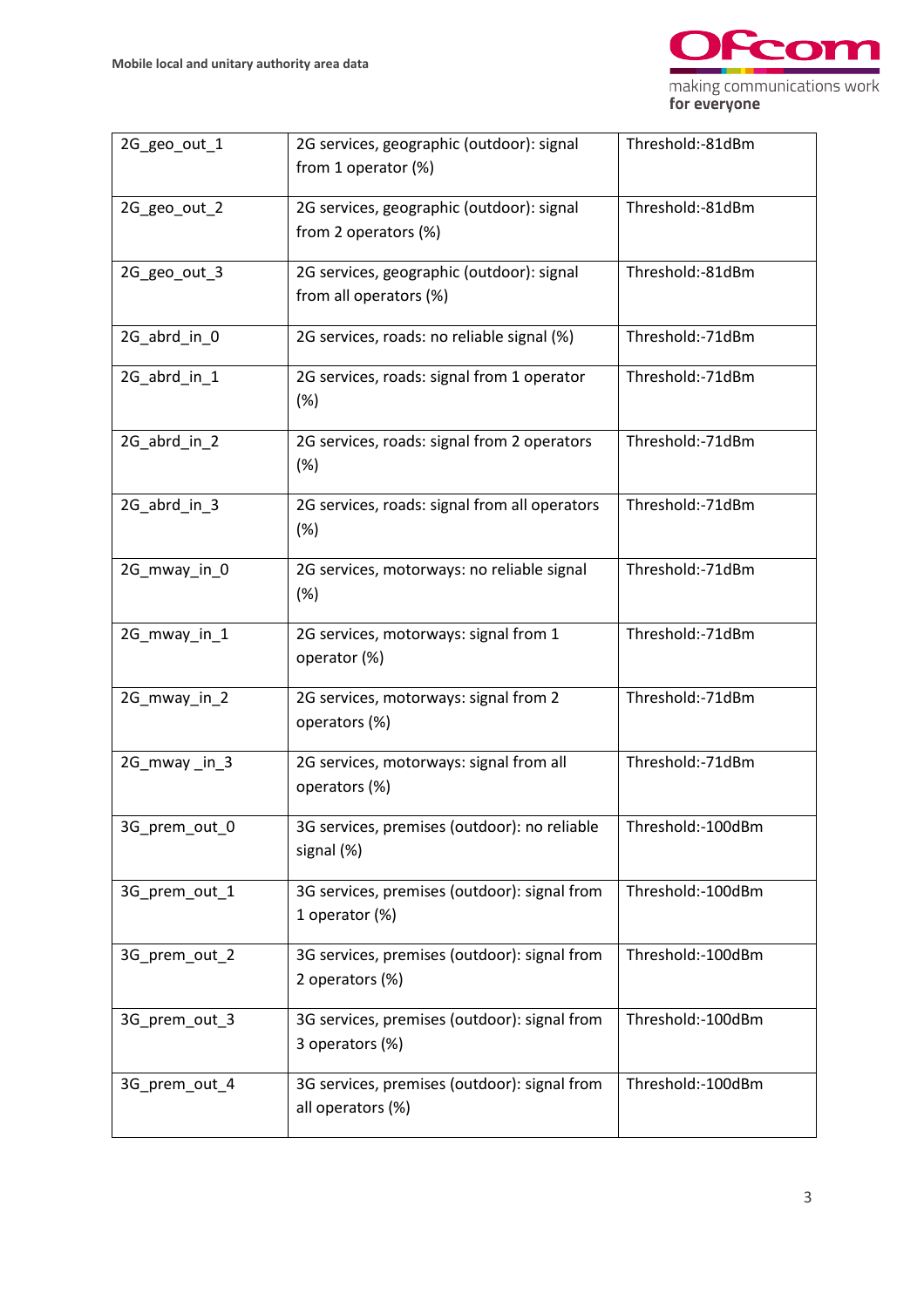

| 3G_prem_in_0 | 3G services, premises (indoor): no reliable<br>signal (%)                         | Threshold:-90dBm  |  |
|--------------|-----------------------------------------------------------------------------------|-------------------|--|
| 3G_prem_in_1 | Threshold:-90dBm<br>3G services, premises (indoor): signal from 1<br>operator (%) |                   |  |
| 3G_prem_in_2 | 3G services, premises (indoor): signal from 2<br>operators (%)                    | Threshold:-90dBm  |  |
| 3G_prem_in_3 | 3G services, premises (indoor): signal from 3<br>operators (%)                    | Threshold:-90dBm  |  |
| 3G_prem_in_4 | 3G services, premises (indoor): signal from<br>all operators (%)                  | Threshold:-90dBm  |  |
| 3G_geo_out_0 | 3G services, geographic (outdoor): no<br>reliable signal (%)                      | Threshold:-100dBm |  |
| 3G_geo_out_1 | 3G services, geographic (outdoor): signal<br>from 1 operator (%)                  | Threshold:-100dBm |  |
| 3G_geo_out_2 | 3G services, geographic (outdoor): signal<br>from 2 operators (%)                 | Threshold:-100dBm |  |
| 3G_geo_out_3 | 3G services, geographic (outdoor): signal<br>from 3 operators (%)                 | Threshold:-100dBm |  |
| 3G_geo_out_4 | 3G services, geographic (outdoor): signal<br>from all operators (%)               | Threshold:-100dBm |  |
| 3G_abrd_in_0 | 3G services, roads: no reliable signal (%)                                        | Threshold:-90dBm  |  |
| 3G_abrd_in_1 | 3G services, roads: signal from 1 operator<br>(%)                                 | Threshold:-90dBm  |  |
| 3G_abrd_in_2 | 3G services, roads: signal from 2 operators<br>(%)                                | Threshold:-90dBm  |  |
| 3G_abrd_in_3 | 3G services, roads: signal from 3 operators<br>(%)                                | Threshold:-90dBm  |  |
| 3G_abrd_in_4 | 3G services, roads: signal from all operators<br>(%)                              | Threshold:-90dBm  |  |
| 3G_mway_in_0 | 3G services, motorways: no reliable signal<br>(%)                                 | Threshold:-90dBm  |  |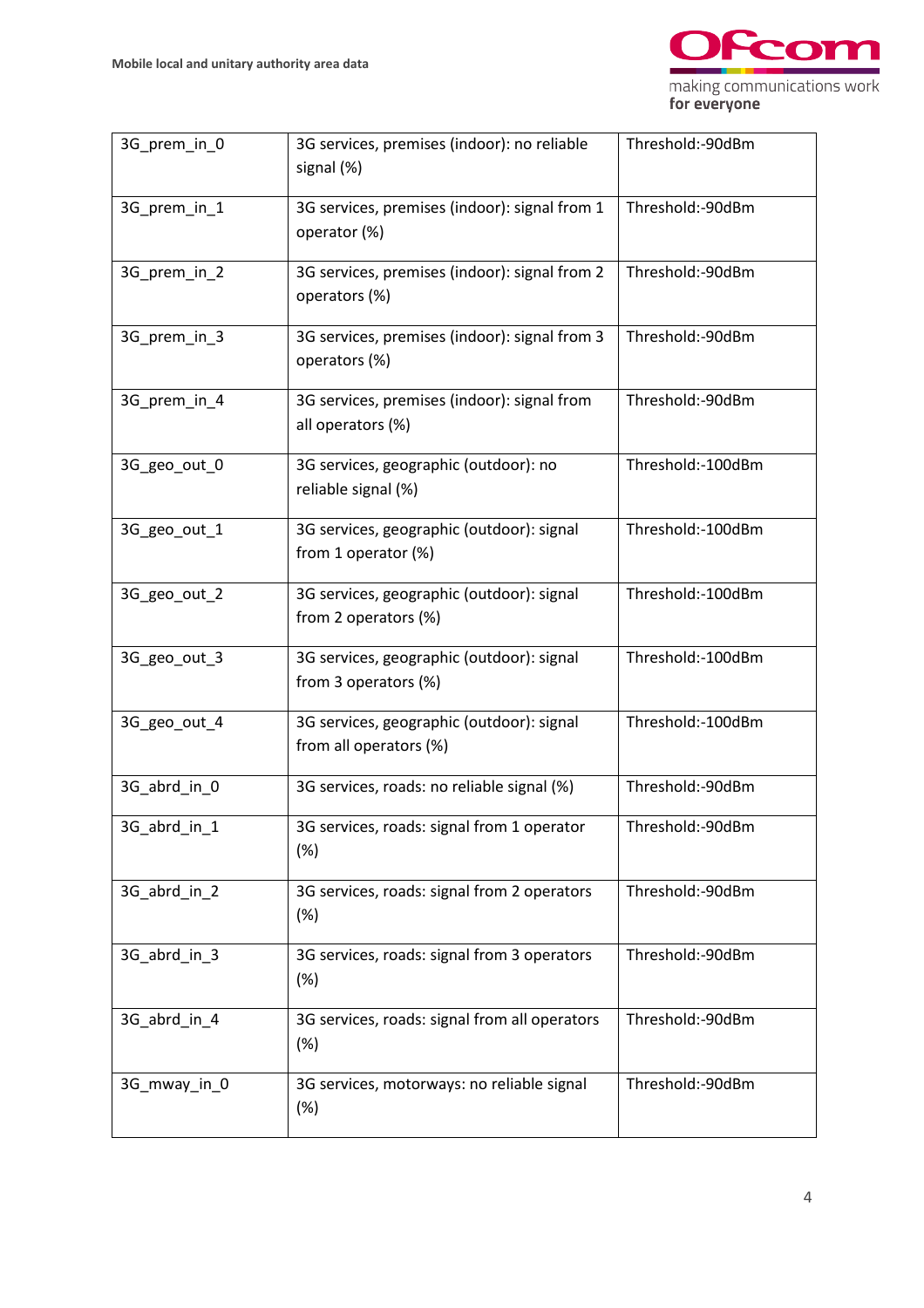

| 3G mway in 1  | 3G services, motorways: signal from 1<br>operator (%)              | Threshold:-90dBm  |  |
|---------------|--------------------------------------------------------------------|-------------------|--|
| 3G_mway_in_2  | 3G services, motorways: signal from 2<br>operators (%)             | Threshold:-90dBm  |  |
| 3G_mway_in_3  | 3G services, motorways: signal from 3<br>operators (%)             | Threshold:-90dBm  |  |
| 3G_mway_in_4  | 3G services, motorways: signal from all<br>operators (%)           | Threshold:-90dBm  |  |
| 4G_prem_out_0 | 4G services, premises (outdoor): no reliable<br>signal (%)         | Threshold:-105dBm |  |
| 4G_prem_out_1 | 4G services, premises (outdoor): signal from<br>1 operator (%)     | Threshold:-105dBm |  |
| 4G_prem_out_2 | 4G services, premises (outdoor): signal from<br>2 operators (%)    | Threshold:-105dBm |  |
| 4G_prem_out_3 | 4G services, premises (outdoor): signal from<br>3 operators (%)    | Threshold:-105dBm |  |
| 4G_prem_out_4 | 4G services, premises (outdoor): signal from<br>all operators (%)  | Threshold:-105dBm |  |
| 4G_prem_in_0  | 4G services, geographic (indoor): no reliable<br>signal (%)        | Threshold:-95dBm  |  |
| 4G_prem_in_1  | 4G services, geographic (indoor): signal from<br>1 operator (%)    | Threshold:-95dBm  |  |
| 4G_prem_in_2  | 4G services, geographic (indoor): signal from<br>2 operators (%)   | Threshold:-95dBm  |  |
| 4G_prem_in_3  | 4G services, geographic (indoor): signal from<br>3 operators (%)   | Threshold:-95dBm  |  |
| 4G_prem_in_4  | 4G services, geographic (indoor): signal from<br>all operators (%) | Threshold:-95dBm  |  |
| 4G_geo_out_0  | 4G services, geographic (outdoor): no<br>reliable signal (%)       | Threshold:-105dBm |  |
| 4G_geo_out_1  | 4G services, geographic (outdoor): signal<br>from 1 operator (%)   | Threshold:-105dBm |  |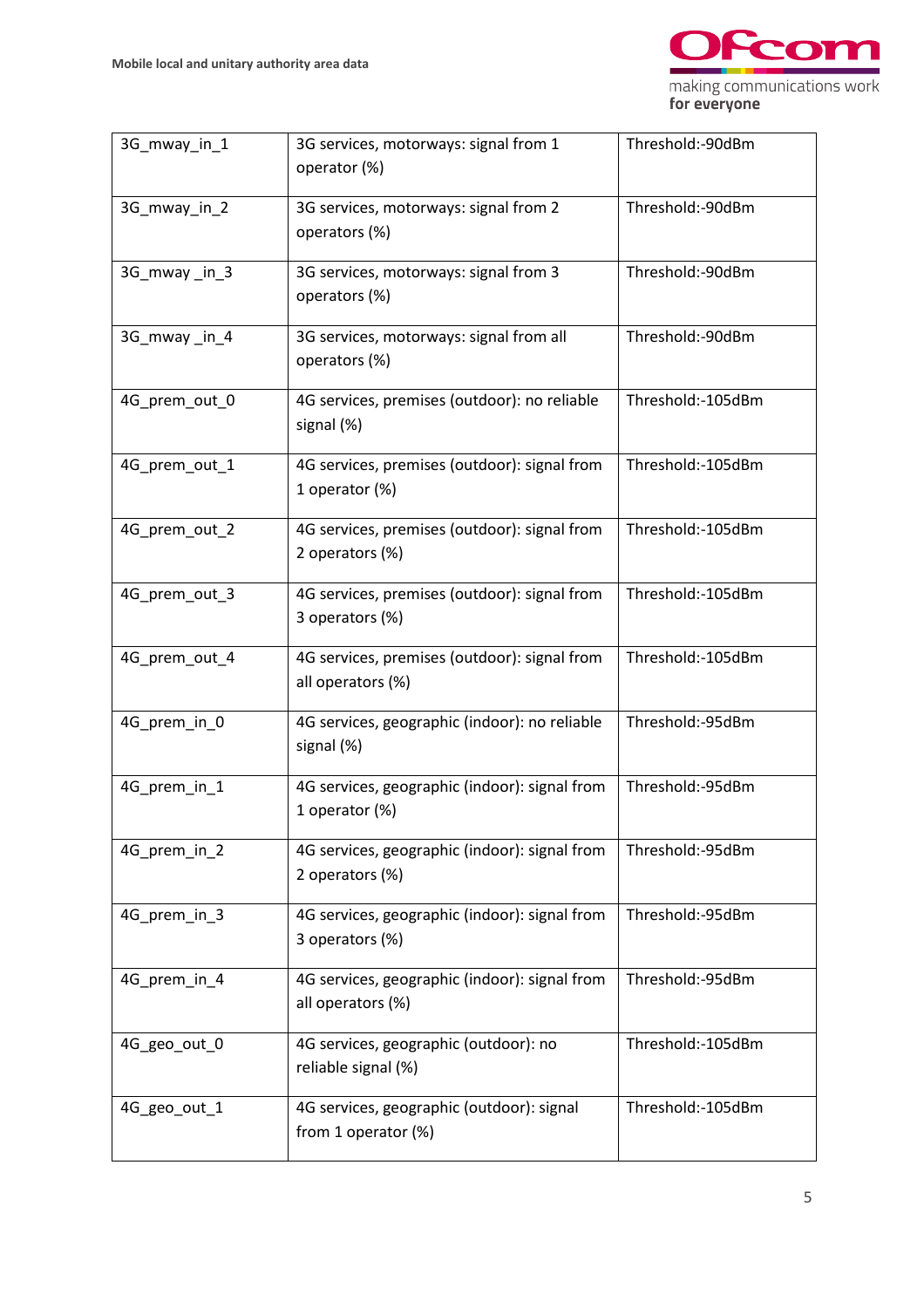

| 4G_geo_out_2     | 4G services, geographic (outdoor): signal<br>Threshold:-105dBm<br>from 2 operators (%) |                                              |  |
|------------------|----------------------------------------------------------------------------------------|----------------------------------------------|--|
| 4G_geo_out_3     | 4G services, geographic (outdoor): signal<br>from 3 operators (%)                      | Threshold:-105dBm                            |  |
| 4G_geo_out_4     | 4G services, geographic (outdoor): signal<br>from all operators (%)                    | Threshold:-105dBm                            |  |
| 4G_abrd_in_0     | 4G services, roads: no reliable signal (%)                                             | Threshold:-95dBm                             |  |
| 4G_abrd_in_1     | 4G services, roads: signal from 1 operator<br>(%)                                      | Threshold:-95dBm                             |  |
| 4G abrd in 2     | 4G services, roads: signal from 2 operators<br>(%)                                     | Threshold:-95dBm                             |  |
| 4G_abrd_in_3     | 4G services, roads: signal from 3 operators<br>(%)                                     | Threshold:-95dBm                             |  |
| 4G_abrd_in_4     | 4G services, roads: signal from all operators<br>(%)                                   | Threshold:-95dBm                             |  |
| 4G_mway_in_0     | 4G services, motorways: no reliable signal<br>(%)                                      | Threshold:-95dBm                             |  |
| 4G_mway_in_1     | 4G services, motorways: signal from 1<br>operator (%)                                  | Threshold:-95dBm                             |  |
| 4G_mway_in_2     | 4G services, motorways: signal from 2<br>operators (%)                                 | Threshold:-95dBm                             |  |
| 4G_mway_in_3     | 4G services, motorways: signal from 3<br>operators (%)                                 | Threshold:-95dBm                             |  |
| 4G mway in 4     | 4G services, motorways: signal from all<br>operators (%)                               | Threshold:-95dBm                             |  |
| Voice_prem_out_0 | Voice services, premises (outdoor): no<br>reliable signal (%)                          | See below for 2G, 3G, 4G<br>threshold levels |  |
| Voice_prem_out_1 | Voice services, premises (outdoor): signal<br>from 1 operator (%)                      | See below for 2G, 3G, 4G<br>threshold levels |  |
| Voice_prem_out_2 | Voice services, premises (outdoor): signal<br>from 2 operators (%)                     | See below for 2G, 3G, 4G<br>threshold levels |  |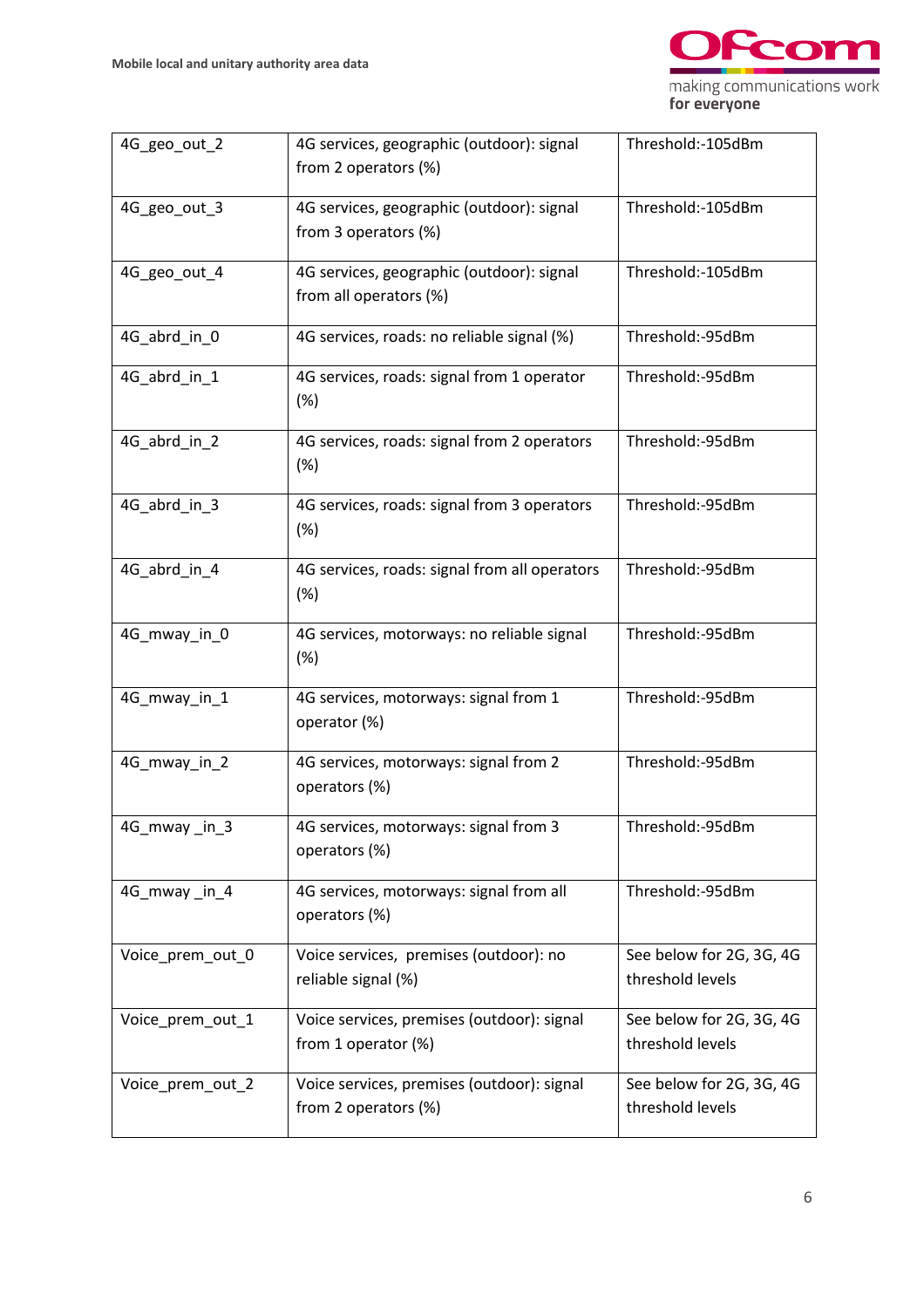

| Voice_prem_out_3 | Voice services, premises (outdoor): signal    | See below for 2G, 3G, 4G |
|------------------|-----------------------------------------------|--------------------------|
|                  | from 3 operators (%)                          | threshold levels         |
|                  |                                               |                          |
| Voice_prem_out_4 | Voice services, premises (outdoor): signal    | See below for 2G, 3G, 4G |
|                  |                                               |                          |
|                  | from all operators (%)                        | threshold levels         |
|                  |                                               |                          |
| Voice_prem_in_0  | Voice services, geographic (indoor): no       | See below for 2G, 3G, 4G |
|                  | reliable signal (%)                           | threshold levels         |
|                  |                                               |                          |
| Voice_prem_in_1  | Voice services, geographic (indoor): signal   | See below for 2G, 3G, 4G |
|                  |                                               | threshold levels         |
|                  | from 1 operator (%)                           |                          |
|                  |                                               |                          |
| Voice_prem_in_2  | Voice services, geographic (indoor): signal   | See below for 2G, 3G, 4G |
|                  | from 2 operators (%)                          | threshold levels         |
|                  |                                               |                          |
| Voice_prem_in_3  | Voice services, geographic (indoor): signal   | See below for 2G, 3G, 4G |
|                  | from 3 operators (%)                          | threshold levels         |
|                  |                                               |                          |
| Voice_prem_in_4  | Voice services, geographic (indoor): signal   | See below for 2G, 3G, 4G |
|                  |                                               |                          |
|                  | from all operators (%)                        | threshold levels         |
|                  |                                               |                          |
| Voice_geo_out_0  | Voice services, geographic (outdoor): no      | See below for 2G, 3G, 4G |
|                  | reliable signal (%)                           | threshold levels         |
|                  |                                               |                          |
| Voice_geo_out_1  | Voice services, geographic (outdoor): signal  | See below for 2G, 3G, 4G |
|                  | from 1 operator (%)                           | threshold levels         |
|                  |                                               |                          |
| Voice_geo_out_2  | Voice services, geographic (outdoor): signal  | See below for 2G, 3G, 4G |
|                  |                                               |                          |
|                  | from 2 operators (%)                          | threshold levels         |
|                  |                                               |                          |
| Voice_geo_out_3  | Voice services, geographic (outdoor): signal  | See below for 2G, 3G, 4G |
|                  | from 3 operators (%)                          | threshold levels         |
|                  |                                               |                          |
| Voice_geo_out_4  | Voice services, geographic (outdoor): signal  | See below for 2G, 3G, 4G |
|                  | from all operators (%)                        | threshold levels         |
|                  |                                               |                          |
| Voice_abrd_in_0  | Voice services, roads: no reliable signal (%) | See below for 2G, 3G, 4G |
|                  |                                               |                          |
|                  |                                               | threshold levels         |
|                  |                                               |                          |
| Voice_abrd_in_1  | Voice services, roads: signal from 1 operator | See below for 2G, 3G, 4G |
|                  | (%)                                           | threshold levels         |
|                  |                                               |                          |
| Voice_abrd_in_2  | Voice services, roads: signal from 2          | See below for 2G, 3G, 4G |
|                  | operators (%)                                 | threshold levels         |
|                  |                                               |                          |
| Voice_abrd_in_3  | Voice services, roads: signal from 3          | See below for 2G, 3G, 4G |
|                  |                                               |                          |
|                  | operators (%)                                 | threshold levels         |
|                  |                                               |                          |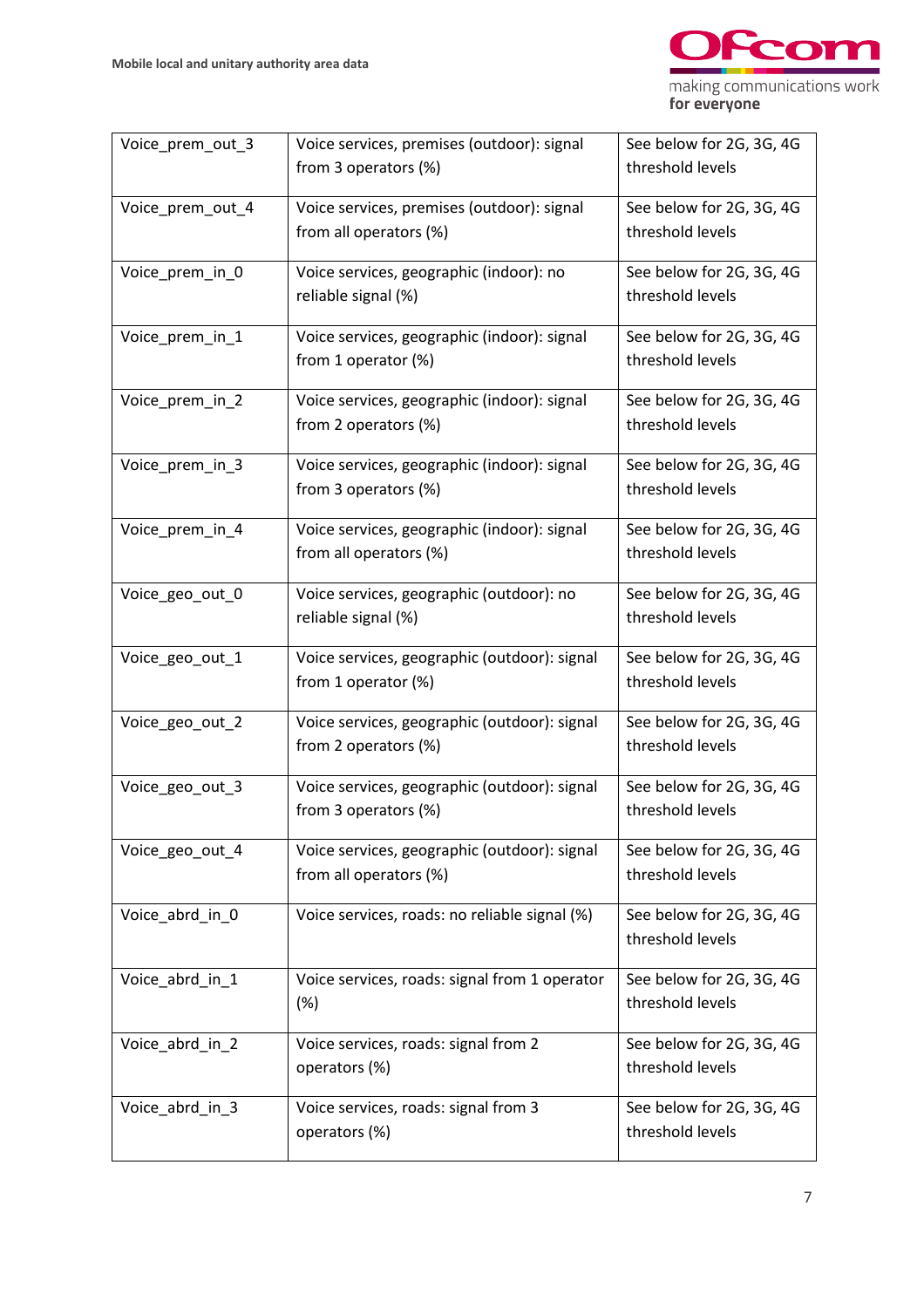

| Voice abrd in 4 | Voice services, roads: signal from all        | See below for 2G, 3G, 4G |
|-----------------|-----------------------------------------------|--------------------------|
|                 | operators (%)                                 | threshold levels         |
|                 |                                               |                          |
|                 |                                               |                          |
| Voice_mway_in_0 | Voice services, motorways: no reliable signal | See below for 2G, 3G, 4G |
|                 | (%)                                           | threshold levels         |
|                 |                                               |                          |
| Voice_mway_in_1 | Voice services, motorways: signal from 1      | See below for 2G, 3G, 4G |
|                 |                                               |                          |
|                 | operator (%)                                  | threshold levels         |
|                 |                                               |                          |
| Voice_mway_in_2 | Voice services, motorways: signal from 2      | See below for 2G, 3G, 4G |
|                 |                                               |                          |
|                 | operators (%)                                 | threshold levels         |
|                 |                                               |                          |
| Voice_mway_in_3 | Voice services, motorways: signal from 3      | See below for 2G, 3G, 4G |
|                 |                                               | threshold levels         |
|                 | operators (%)                                 |                          |
|                 |                                               |                          |
| Voice_mway_in_4 | Voice services, motorways: signal from all    | See below for 2G, 3G, 4G |
|                 | operators (%)                                 | threshold levels         |
|                 |                                               |                          |
|                 |                                               |                          |
| Data_prem_out_0 | Data services, premises (outdoor): no         | See below for 3G, 4G     |
|                 | reliable signal (%)                           | threshold levels         |
|                 |                                               |                          |
|                 |                                               | See below for 3G, 4G     |
| Data_prem_out_1 | Data services, premises (outdoor): signal     |                          |
|                 | from 1 operator (%)                           | threshold levels         |
|                 |                                               |                          |
| Data_prem_out_2 | Data services, premises (outdoor): signal     | See below for 3G, 4G     |
|                 |                                               |                          |
|                 | from 2 operators (%)                          | threshold levels         |
|                 |                                               |                          |
| Data_prem_out_3 | Data services, premises (outdoor): signal     | See below for 3G, 4G     |
|                 | from 3 operators (%)                          | threshold levels         |
|                 |                                               |                          |
|                 |                                               |                          |
| Data_prem_out_4 | Data services, premises (outdoor): signal     | See below for 3G, 4G     |
|                 | from all operators (%)                        | threshold levels         |
|                 |                                               |                          |
| Data_prem_in_0  | Data services, geographic (indoor): no        | See below for 3G, 4G     |
|                 |                                               |                          |
|                 | reliable signal (%)                           | threshold levels         |
|                 |                                               |                          |
| Data prem in 1  | Data services, geographic (indoor): signal    | See below for 3G, 4G     |
|                 |                                               |                          |
|                 | from 1 operator $(\%)$                        | threshold levels         |
|                 |                                               |                          |
| Data_prem_in_2  | Data services, geographic (indoor): signal    | See below for 3G, 4G     |
|                 | from 2 operators (%)                          | threshold levels         |
|                 |                                               |                          |
|                 |                                               |                          |
| Data_prem_in_3  | Data services, geographic (indoor): signal    | See below for 3G, 4G     |
|                 | from 3 operators (%)                          | threshold levels         |
|                 |                                               |                          |
|                 |                                               |                          |
| Data_prem_in_4  | Data services, geographic (indoor): signal    | See below for 3G, 4G     |
|                 | from all operators (%)                        | threshold levels         |
|                 |                                               |                          |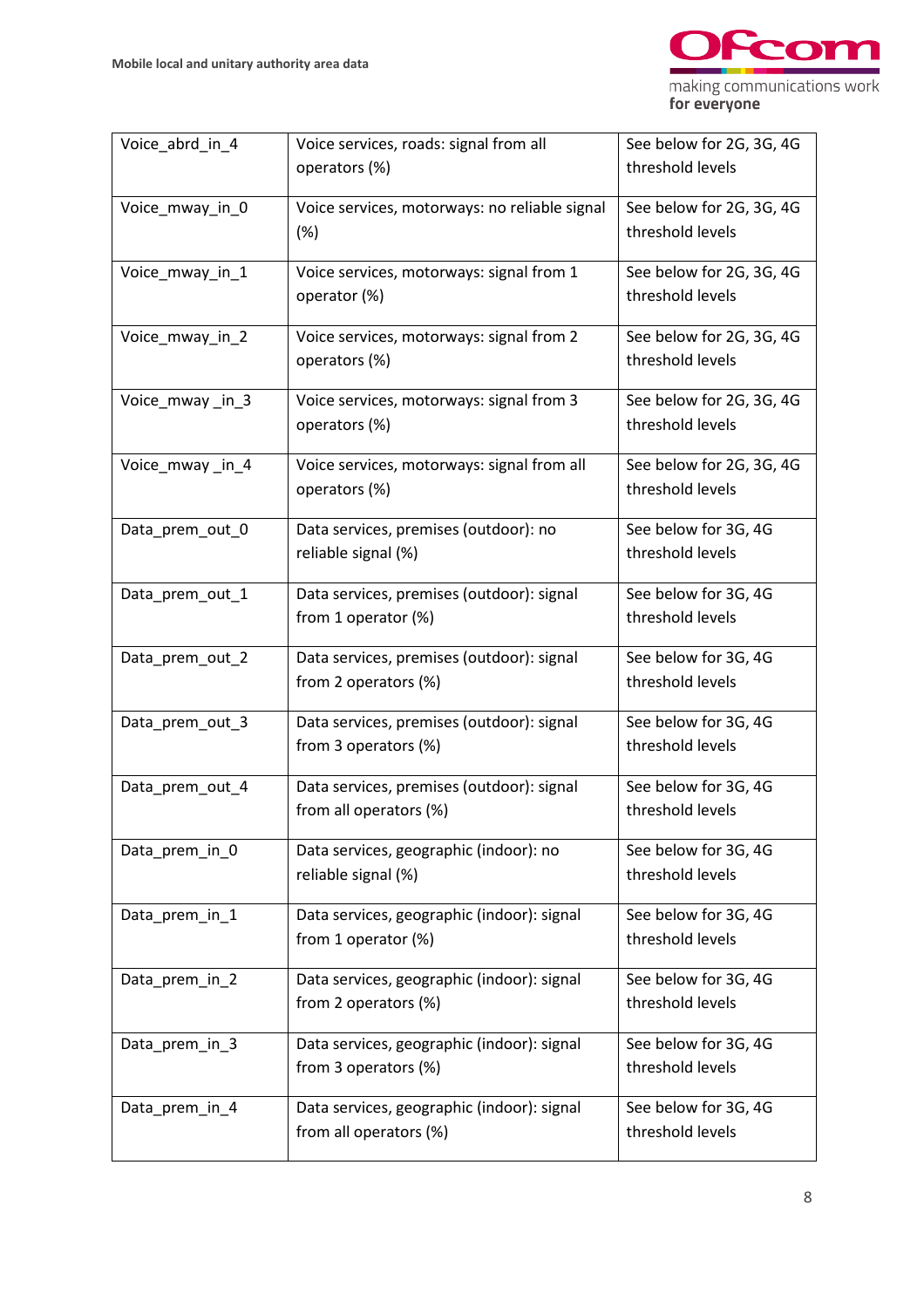

| Data_geo_out_0   | Data services, geographic (outdoor): no       | See below for 3G, 4G |
|------------------|-----------------------------------------------|----------------------|
|                  | reliable signal (%)                           | threshold levels     |
| Data_geo_out_1   | Data services, geographic (outdoor): signal   | See below for 3G, 4G |
|                  | from 1 operator (%)                           | threshold levels     |
| Data_geo_out_2   | Data services, geographic (outdoor): signal   | See below for 3G, 4G |
|                  | from 2 operators (%)                          | threshold levels     |
| Data_geo_out_3   | Data services, geographic (outdoor): signal   | See below for 3G, 4G |
|                  | from 3 operators (%)                          | threshold levels     |
| Data_geo_out_4   | Data services, geographic (outdoor): signal   | See below for 3G, 4G |
|                  | from all operators (%)                        | threshold levels     |
| Data_abrd_in_0   | Data services, roads: no reliable signal (%)  | See below for 3G, 4G |
|                  |                                               | threshold levels     |
| Data_abrd_in_1   | Data services, roads: signal from 1 operator  | See below for 3G, 4G |
|                  | (%)                                           | threshold levels     |
| Data_abrd_in_2   | Data services, roads: signal from 2 operators | See below for 3G, 4G |
|                  | (%)                                           | threshold levels     |
| Data_abrd_in_3   | Data services, roads: signal from 3 operators | See below for 3G, 4G |
|                  | (%)                                           | threshold levels     |
| Data_abrd_in_4   | Data services, roads: signal from all         | See below for 3G, 4G |
|                  | operators (%)                                 | threshold levels     |
| Data_mway_in_0   | Data services, motorways: no reliable signal  | See below for 3G, 4G |
|                  | (%)                                           | threshold levels     |
| Data_mway_in_1   | Data services, motorways: signal from 1       | See below for 3G, 4G |
|                  | operator (%)                                  | threshold levels     |
| Data_mway_in_2   | Data services, motorways: signal from 2       | See below for 3G, 4G |
|                  | operators (%)                                 | threshold levels     |
| Data_mway_in_3   | Data services, motorways: signal from 3       | See below for 3G, 4G |
|                  | operators (%)                                 | threshold levels     |
| Data_mway_in_4   | Voice services, motorways: signal from all    | See below for 3G, 4G |
|                  | operators (%)                                 | threshold levels     |
| 2G_mway_ard_in_0 | 2G services, motorways and A-roads: no        | Threshold:-71dBm     |
|                  | reliable signal (%)                           |                      |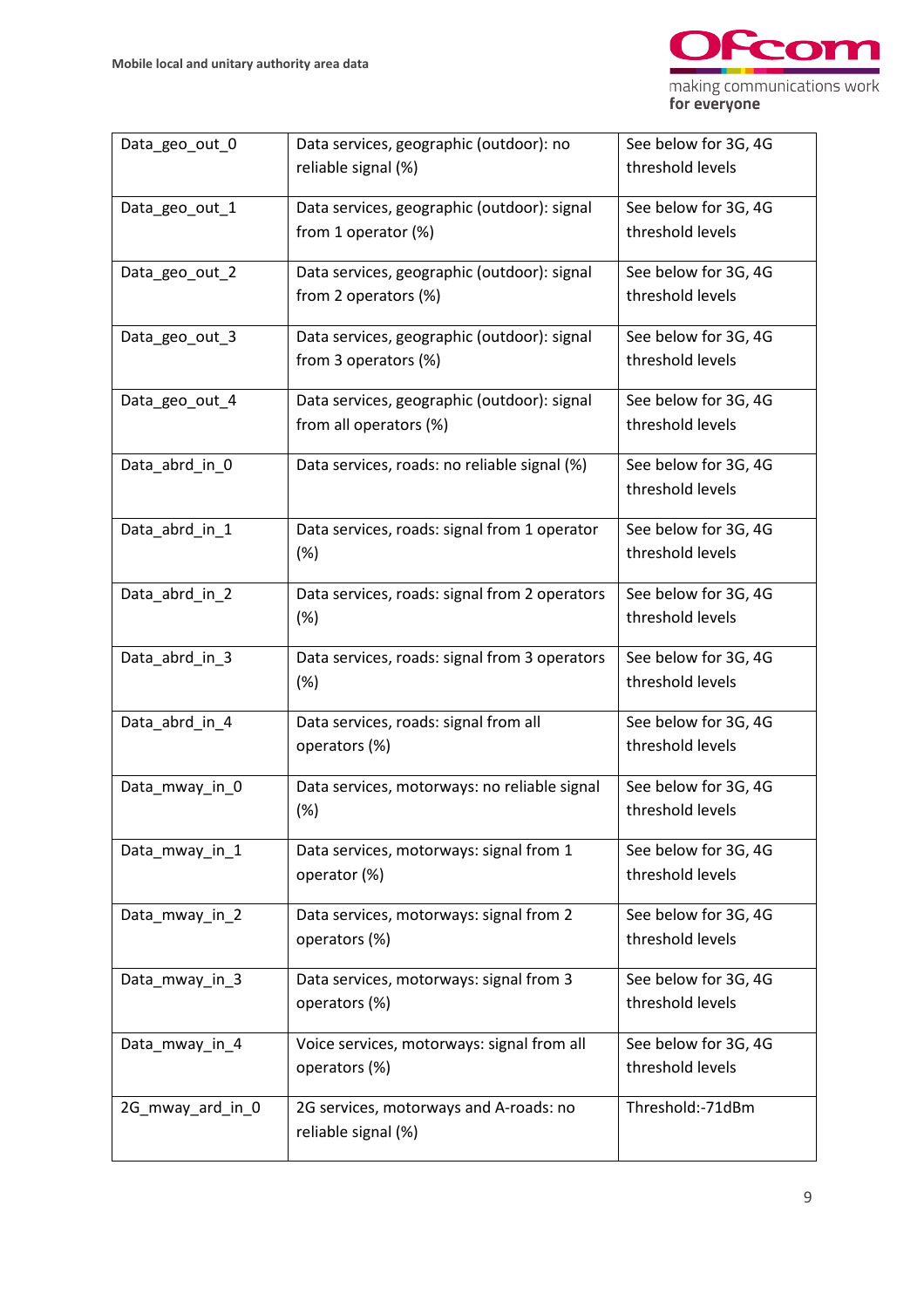

| 2G_mway_ard_in_1    | 2G services, motorways and A-roads: signal<br>from 1 operator (%)     | Threshold:-71dBm                             |
|---------------------|-----------------------------------------------------------------------|----------------------------------------------|
| 2G_mway_ard_in_2    | 2G services, motorways and A-roads: signal<br>from 2 operators (%)    | Threshold:-71dBm                             |
| 2G_mway_ard_in_3    | 2G services, motorways and A-roads: signal<br>from all operators (%)  | Threshold:-71dBm                             |
| 3G_mway_ard_in_0    | 3G services, motorways and A-roads: no<br>reliable signal (%)         | Threshold:-90dBm                             |
| 3G_mway_ard_in_1    | 3G services, motorways and A-roads: signal<br>from 1 operator (%)     | Threshold:-90dBm                             |
| 3G_mway_ard_in_2    | 3G services, motorways and A-roads: signal<br>from 2 operators (%)    | Threshold:-90dBm                             |
| 3G_mway_ard_in_3    | 3G services, motorways and A-roads: signal<br>from 3 operators (%)    | Threshold:-90dBm                             |
| 3G_mway_ard_in_4    | 3G services, motorways and A-roads: signal<br>from all operators (%)  | Threshold:-90dBm                             |
| 4G_mway_ard_in_0    | 4G services, motorways and A-roads: no<br>reliable signal (%)         | Threshold:-95dBm                             |
| 4G_mway_ard_in_1    | 4G services, motorways and A-roads: signal<br>from 1 operator (%)     | Threshold:-95dBm                             |
| 4G_mway_ard_in_2    | 4G services, motorways and A-roads: signal<br>from 2 operators (%)    | Threshold:-95dBm                             |
| 4G_mway_ard_in_3    | 4G services, motorways and A-roads: signal<br>from 3 operators (%)    | Threshold:-95dBm                             |
| 4G_mway_ard_in_4    | 4G services, motorways and A-roads: signal<br>from all operators (%)  | Threshold:-95dBm                             |
| Voice_mway_ard_in_0 | Voice services, motorways and A-roads: no<br>reliable signal (%)      | See below for 2G, 3G, 4G<br>threshold levels |
| Voice_mway_ard_in_1 | Voice services, motorways and A-roads:<br>signal from 1 operator (%)  | See below for 2G, 3G, 4G<br>threshold levels |
| Voice_mway_ard_in_2 | Voice services, motorways and A-roads:<br>signal from 2 operators (%) | See below for 2G, 3G, 4G<br>threshold levels |